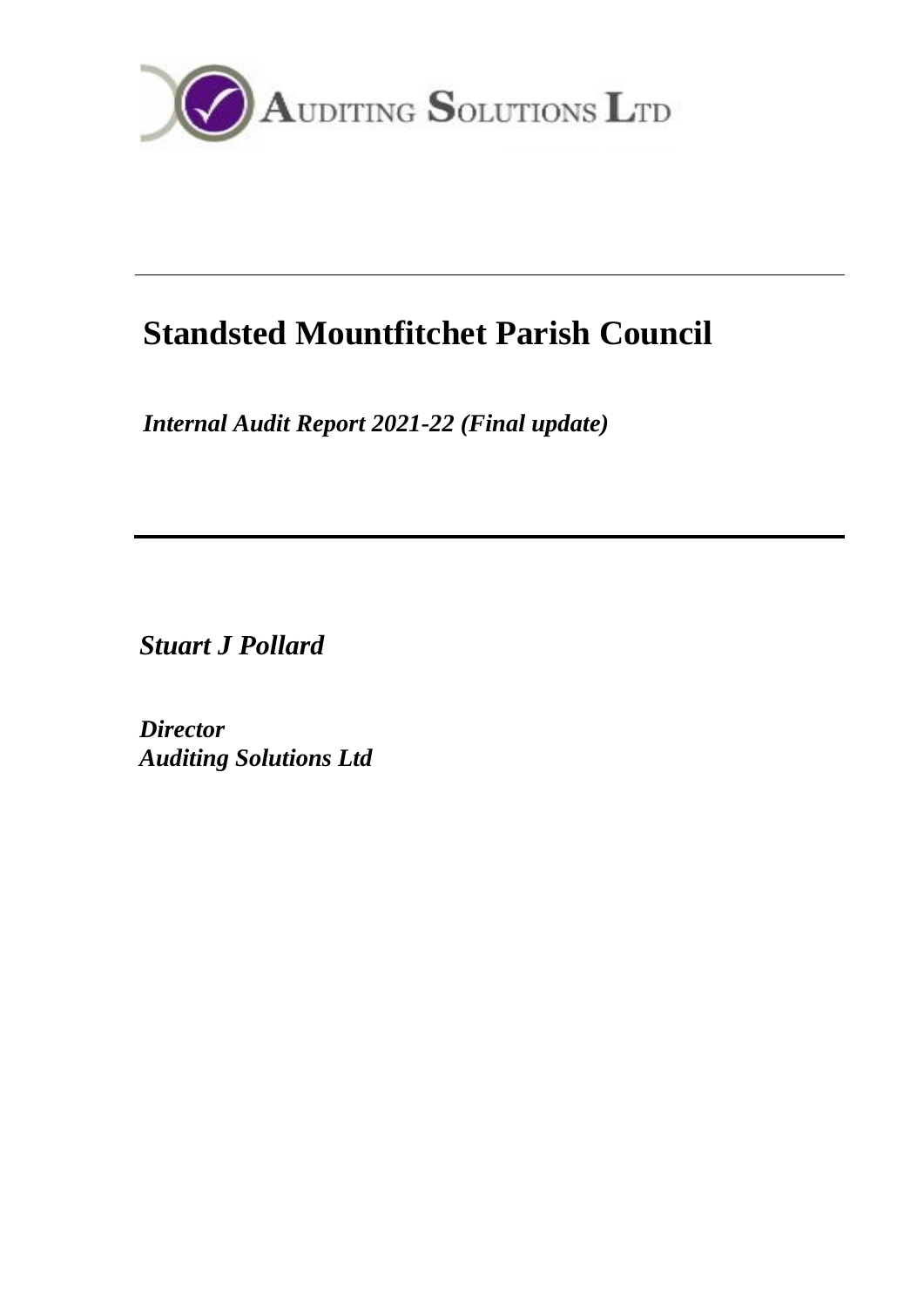### **Background**

Statute requires all town and parish councils to arrange for an independent Internal Audit (IA) examination of their accounting records and systems of internal control and for the conclusions to be reported each year in the Annual Governance and Accountability Return (AGAR).

This report sets out the work undertaken in relation to the 2021-22 financial year, during preliminary work at our offices and our two review visits for the year which we undertook on  $10<sup>th</sup>$  November 2021 and  $16<sup>th</sup>$  May 2022. We thank the Clerk and her staff for assisting the process, providing all necessary documentation in either hard copy or electronic format to facilitate our review for the year.

# **Internal Audit Approach**

In undertaking our review, we have again had regard to the materiality of transactions and their susceptibility to potential mis-recording or misrepresentation in the year-end Statement of Accounts / AGAR. Our programme of cover is designed to afford assurance that the Council's financial systems remain robust and operate in a manner to ensure effective probity of transactions and to afford a reasonable probability of identifying any material errors or possible abuse of the Council's own and the national statutory regulatory framework. The programme is also designed to facilitate our completion of the 'IA Certificate' in the Council's AGAR, which requires independent assurance over a series of internal control objectives.

# **Overall Conclusions**

We are pleased to advise that, based on the work undertaken this year, the Council continues to maintain adequate and effective internal control arrangements with only a few issues identified requiring attention. Due to the impact of Covid and the relocation to new premises, the Council has experienced a number of difficulties in the last year or so in maintaining routine procedures and, whilst highlighting issues in this report, we appreciate the underlying reasons for the position, but have referred to the issues in order that they are not overlooked going forward.

Details of such issues are set out in the following detailed report with any resultant recommendations further summarised in the appended Action Plan: we note that our interim report was presented to members with detail of the intended actions duly recorded, detail of which is reflected in this final report for the year.

We have duly signed-off the IA Certificate assigning positive assurances in each relevant area. We take this opportunity to remind the Clerk of the requirements of the guidance notes in the preface to the year's AGAR in relation to the documentation that should be displayed on the Council's website, together with the need to ensure compliance with the timing requirements for publication of the Notice of Public Rights to examine the Council's documentation for the financial year.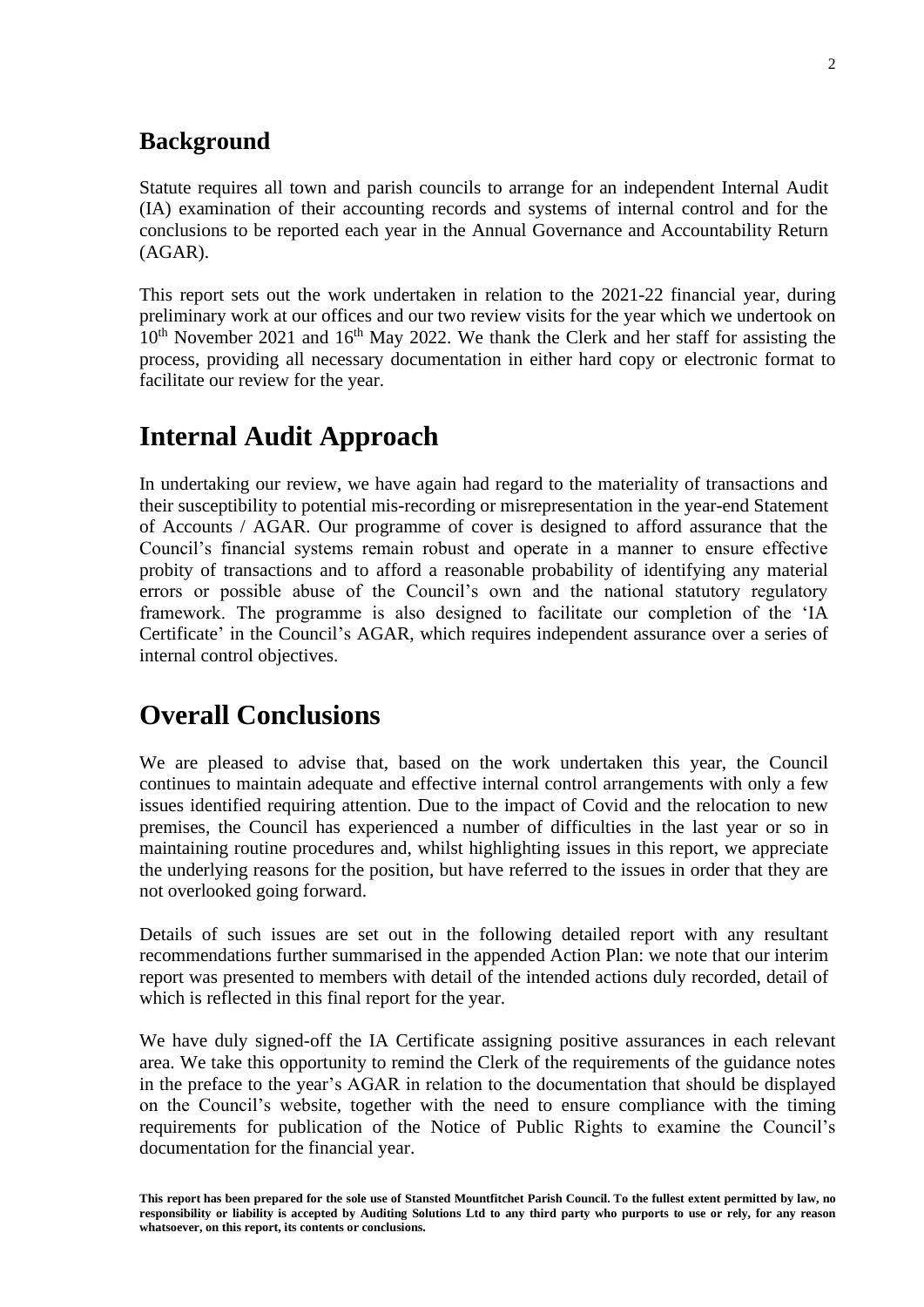# **Detailed Report**

## **Maintenance of Accounting Records & Bank Reconciliations**

Our objective here is to ensure that the accounting records are being maintained accurately and currently and that no anomalous entries appear in cashbooks or financial ledgers. The Council continues to use the RBS Rialtas Omega software to maintain its accounting records with three bank accounts in place with Barclays, transactions on each account being recorded in separate cashbooks in the Omega software. We note the Council's continued intention to move to Unity bank, although this has not been progressed as yet: we will continue to monitor the position and progress at our next review visit. We have: -

- $\triangleright$  Checked and agreed the opening trial balance with the 2020-21 closing Statement of Accounts and certified AGAR detail;
- ➢ Ensured that a full and effective cost centre and nominal account coding structure remains in place;
- $\triangleright$  Ensured that the accounts remain 'in balance' at the financial year-end;
- ➢ Checked and agreed detail of transactions in the current bank account cashbook to the relevant bank statements for April & September 2021, plus January and March 2022;
- $\triangleright$  Due to their low volume, checked the full year transactions on the other two Council accounts for the full financial year;
- $\triangleright$  Checked that bank reconciliations are prepared routinely each month verifying detail in those at the month-ends for the four months referred to above on each of the three accounts; and
- $\triangleright$  Ensured the accurate disclosure of the combined cash and bank account balances in the year's AGAR at Section 2, Box 8.

We note that no journals have been raised "in house" during the year, although a number have been raised by the contract accountants when they closed down the year's accounts: consequently, we have suggested to the Clerk that, should the need to raise any journals "in house" arise in future years, they should ideally be checked and signed off by the Chair of Finance and General Purposes.

### *Conclusions*

*No matters arise in this area warranting formal comment or recommendation. We are also again pleased to note that a councillor has been reviewing and signing-off bank reconciliations and bank statements during the financial year.*

### **Review of Corporate Governance**

Our objective here is to ensure that the Council has robust corporate governance documentation and processes in place and that, as far as we may reasonably be expected to ascertain as we do not attend meetings, all are conducted in accordance with the adopted Standing Orders (SOs) and that no actions of a potentially unlawful nature have been or are being considered for implementation.

We have continued our review of the Council and standing committee's minutes for the financial year and to date in 2022-23 as posted on the Council's website to ensure that no issues exist or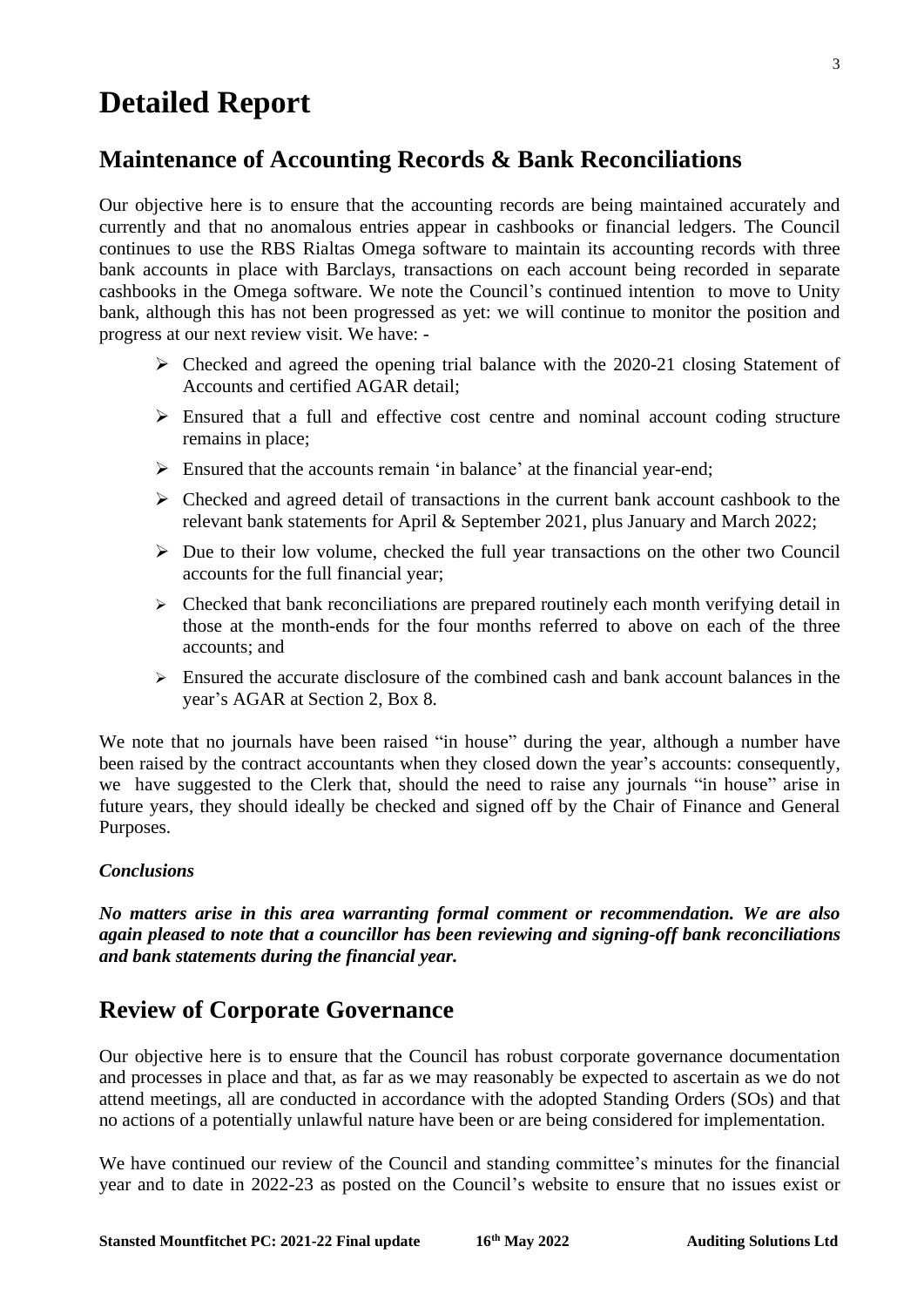actions may be being considered by the Council that may have an adverse effect, through litigation or other causes, on the Council's future financial stability.

We noted in our interim report that both SOs and Financial Regulations (FRs) were reviewed and re-adopted by the Council in May 2021

We also note that the external auditors signed-off the 2020-21 AGAR without qualification or comment.

#### *Conclusions*

*We are pleased to record that our review has identified no issues warranting formal comment or recommendation. We shall continue to monitor the Council's approach to governance matters at future visits, also continuing our examination of Council and Committee minutes.*

# **Review of Expenditure & VAT**

Our aim here is to ensure that: -

- ➢ Council resources are released in accordance with the Council's approved procedures and budgets;
- $\triangleright$  Payments are supported by appropriate documentation, either in the form of an original trade invoice or other appropriate form of document confirming the payment as due and/or an acknowledgement of receipt, where no other form of invoice is available;
- ➢ Members have met their fiduciary duties approving release of each payment in accordance with extant legislation;
- $\triangleright$  An appropriate order has been placed in each case where one would be anticipated;
- $\triangleright$  All discounts have been taken;
- $\triangleright$  The correct expense codes have been applied to invoices when processed; and
- ➢ VAT has been appropriately identified and coded to the control account for periodic recovery and that submissions have been returned to HMRC in a timely manner.

We have again discussed the procedures in place for the approval and release of payments with the Clerk, noting at our interim review that the previous practice whereby a rubber certification stamp was affixed to each invoice / payment docket with the clerk and members signing off approving the invoice for payment: understandably, due to the impact of Covid, this had not been applied to that date in 2021-22. We are pleased to note that this control has been re-implemented for the last half of the financial year.

We have made previous reference to the need for improved controls with the introduction of a degree of segregation of duties between setting up and physically releasing the payments and, as above, note the intended move to Unity bank which will facilitate such improved segregation, affording greater protection to the Clerk in the event that any untoward or fraudulent activity should occur on the Council's bank accounts: we note that, due to work pressures, action is still required in this respect and we will, consequently, continue to monitor progress at future reviews.

We have selected an extended sample of 58 payments, including three NNDR annual costs paid during the year including those individually exceeding £3,000, plus every  $35<sup>th</sup>$  payment recorded in the Omega Current account cashbook regardless of value, for compliance with the above criteria.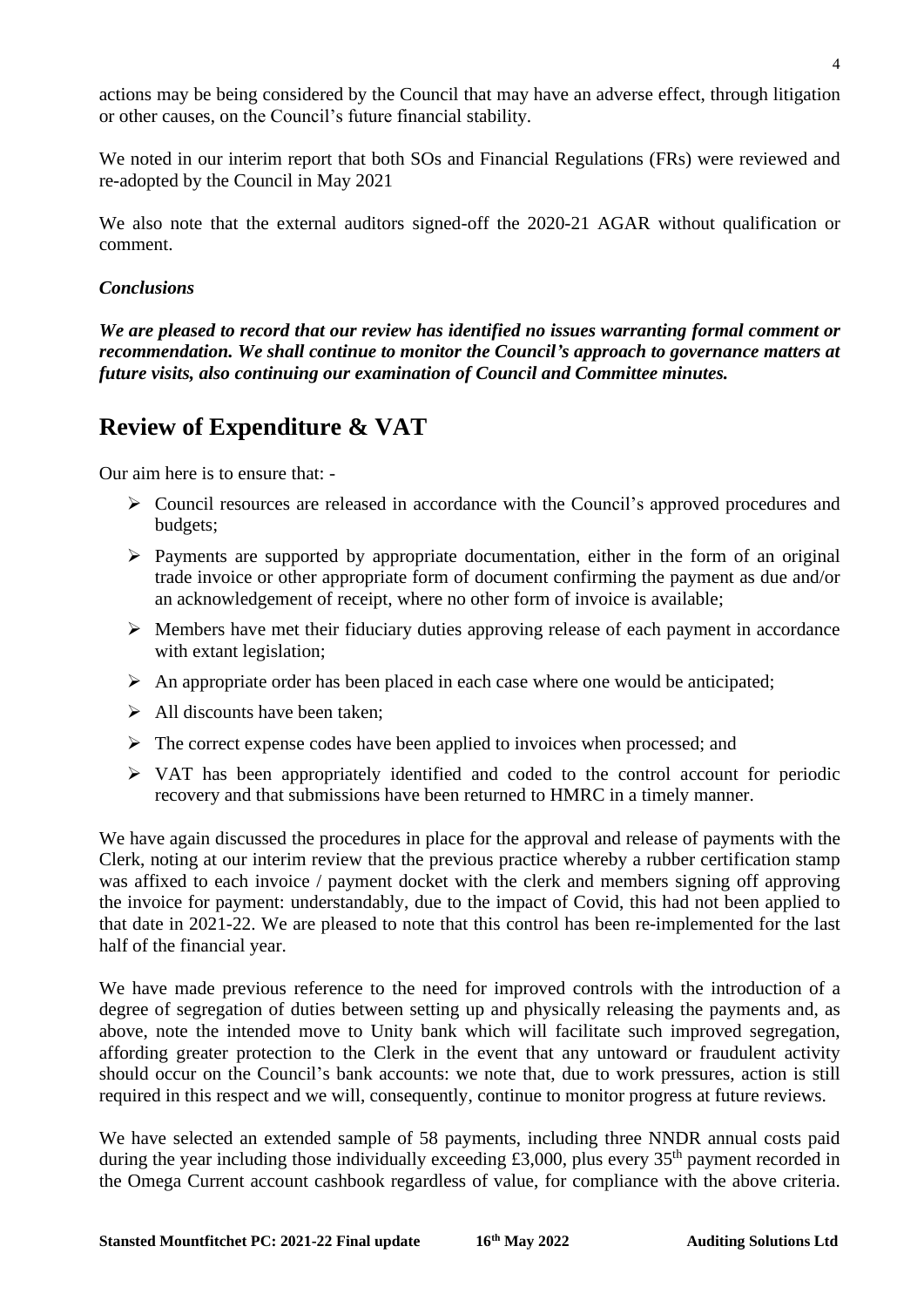Our test sample totals £251,080 equating to 60% by value of non-salary related payments made during the year.

We are pleased to note that VAT returns continue to be prepared and submitted to HMRC quarterly and have ensured the accurate recovery of the final quarter's reclaim for 2020-21, together with the first three quarterly reclaims for 2021-22 by reference to the Omega nominal control account record with no issues arising. We also note preparation and submission of the March 2022 reclaim, which we understand was also repaid in mid-April 2022.

#### *Conclusions and recommendations*

*We are pleased to record that no significant residual concerns arise in this area following members agreement to reintroduce usage of the invoice certification stamp, which action we have duly verified as now operational.*

- *R1. The previous regimen of member scrutiny and physical sign-off of purchase invoices should be reinstated as evidence of their formal review and approval for payment. Noted and reinstated.*
- *R2. An effective system of control should be implemented with the Clerk setting up payments for processing online, with members then "logging-on" and physically releasing the payments: we acknowledge that this will be actioned once new accounts are set up with Unity Bank.*

### **Assessment and Management of Risk**

Our aim here is to ensure that the Council has put in place appropriate arrangements to identify all potential areas of risk of both a financial and health and safety nature, whilst also ensuring that appropriate arrangements exist to monitor and manage any significant risks identified and to minimise the opportunity for their coming to fruition.

We noted in our final 2020-21 report that the Clerk and a member had developed an alternative register of risks to the previously used LCRS software, which was duly adopted by the Council at the March 2021 meeting of the Finance and General Purposes Committee. We note that the Council is now acquiring examples of suitable risk registers from other councils and will be developing its own documentation in 2022-23 based on those, also taking account of the sample document we provided to the Clerk previously. Consequently, an adapted and truncated form of the LCRS documentation has been adopted at the March 2022 meeting: we have examined the document with no issues arising and will examine the outcome of the work to develop an "in house" register at our 2022-23 review.

We have examined the Council's insurance policy with Axa running to  $31<sup>st</sup>$  March 2022, to ensure that appropriate cover is in place, noting that Public and Employer's Liability cover both stand at £10 million, together with Fidelity Guarantee at £500,000 and Hirer's Liability at £5 million.

#### *Conclusions*

*We are pleased to report that no issues arise in this area warranting further comment or recommendation this year.*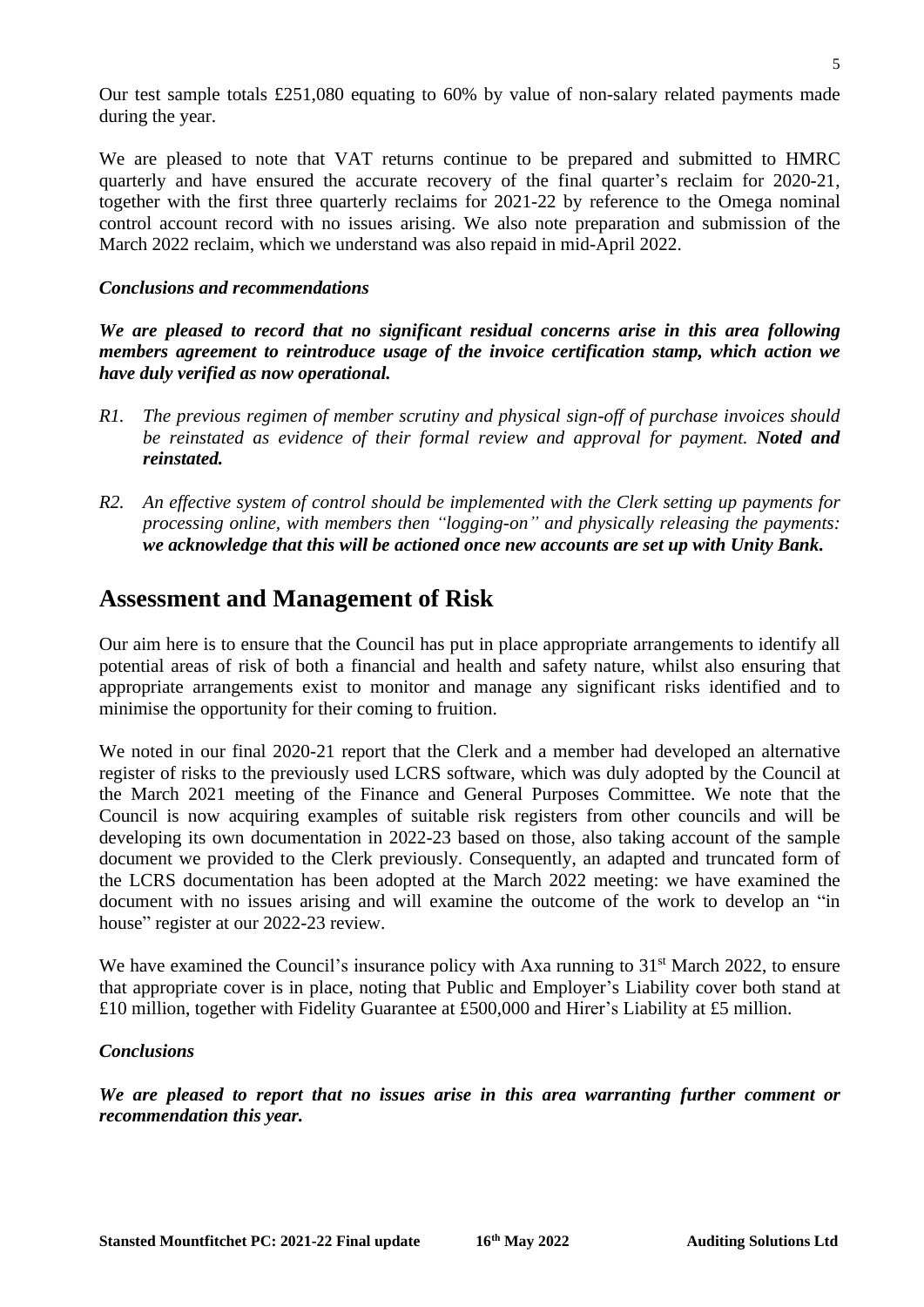### **Budgetary Control and Reserves**

Our objective here is to ensure that the Council has a robust procedure in place for identifying and approving its future budgetary requirements and level of precept to be drawn down from Uttlesford District Council (UDC): also, that an effective reporting and monitoring process is in place. Additionally, we aim to ensure that the Council retains appropriate funds in general and earmarked reserves to finance its ongoing spending plans, whilst retaining appropriate sums to cover any unplanned expenditure that might arise.

We are pleased to note that, following due deliberation, the Council approved the budget and precept for 2022-23 setting the latter at £433,231 at the full Council meeting held in January 2022.

We also note that members continue to receive regular budget monitoring reports and have reviewed the year-end outturn by reference to Omega budget report detail with no significant or unanticipated variances existing warranting further comment or enquiry having examined the relevant nominal account codes and obtained appropriate explanations for their existence. We note that both total income and expenditure marginally exceed the budgets by 6% and 4% respectively.

We have reviewed the level of retained reserves at the financial year-end, noting that they total £434,771 (£406,546 at 31<sup>st</sup> March 2021). The General Reserve balance at 31<sup>st</sup> March 2022 has increased marginally to £134,381 (£125,304 at the prior year-end): this equates to approximately four months' general revenue spending at the 2021- level and sits comfortably within the generally recognised level of between three and twelve months such spending.

### *Conclusions*

*We are pleased to record that no issues have been identified in this area warranting formal comment or recommendation.*

### **Review of Income**

In this area of our review, we aim to ensure that income due to the Council is identified, invoiced (where applicable) and recovered at the appropriate rate and within a reasonable time scale; also, that it is banked promptly in accordance with the Council's adopted FRs.

In addition to the annual precept, the Council receives income from various sources annually: Crafton Green 50% share of income collected by UDC, local library room rent, cemetery activities, allotment rents, VAT recoveries, sundry grants and donations plus bank interest. Again, due to the Covid situation, only limited hiring of the Mountfitchet Exchange had occurred to date in 2021-22 and, consequently, we have not undertaken any work in that respect this year.

We are pleased to note that fees and charges for 2021-22 have been reviewed and adopted in accordance with the requirements of the Council's FRs (Para 9.3 refers).

We reviewed detail of the 7 burials occurring to the date of our interim visit as recorded in the Burial Register ensuring that for each entry, appropriate interment forms had been received from undertakers, together with the legally required burial / cremation certificates and that the correct fees and charges had also been applied. We have also examined the documentation relating to the two memorial headstone applications received from stonemasons in the current year, also ensuring that the approved fees have been charged.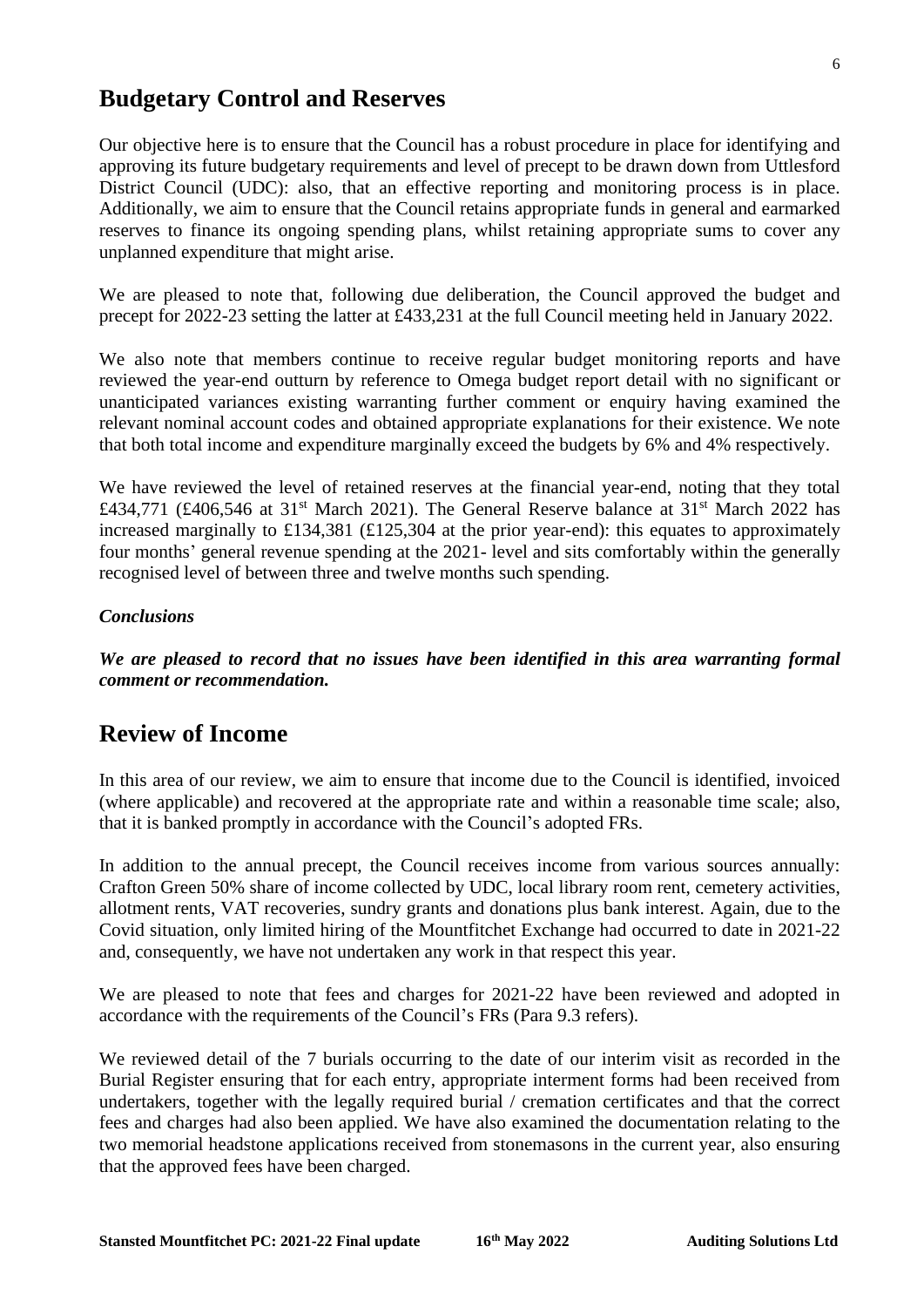Allotment rents fall due on  $1<sup>st</sup>$  January annually: consequently, we have reviewed that income stream at this final visit and are pleased to note that all fees for 2022 were paid prior to the financial year-end, although one cheque receipt was not banked until early April and is, consequently, recorded in the Omega accounts in 2022-23.

We note that UDC have paid over the agreed 50% net income from the car park at Crafton Green which is owned by the Parish Council: we have reviewed the account statement provided by UTC in support of the amount paid over with no issues identified, although we obviously have not had the opportunity to validate the recorded detail.

We have reviewed the Omega detailed income transaction reports for the year ensuring, as far as we may reasonably be able to ascertain, that all income due to the Council has been received and coded to the appropriate account. We note that a few debtors recorded in the 2020-21 accounts remain unpaid at this financial year-end including two years' library rent due from Essex County Council, which, we understand, are being withheld whilst new lease discussions continue: we will monitor progress in this respect at our next review visit.

### *Conclusions*

*No issues arise in this area currently warranting formal comment or recommendation. We will examine further income streams at our final review.*

## **Petty Cash Account and Credit / Debit Cards**

The Council operates a limited petty cash account on an "imprest" basis with a holding of  $\pounds 100$  as recorded in the Omega financial ledgers: top-ups generally occur as and when required with transactions recorded in a manual cash book supplemented by periodic postings to Omega. No cash transactions have, as far as we have been able to ascertain, taken place this year with increased usage of the Council's debit card.

### *Conclusions and recommendation*

*If it transpires that the petty cash account is no longer required, we suggest that the physical cash be banked.*

*R3. Consideration should be given to closure of the petty cash account and re-banking of the £100 imprest.*

### **Review of Staff Salaries**

We note that the Council continues to outsource production of its monthly payroll to an external provider. In examining the Council's payroll function, we aim to confirm that current legislation is being appropriately observed as regards adherence to the requirements of HMRC legislation and the deduction and payment over of income tax and NI contributions, together with meeting the requirements of the local government pension scheme as regards employee contribution bandings.

The Clerk has provided detail of staff in post, their basic hourly pay rates (NJC scale point in her case) and contracted weekly hours together with copies of staff payslips for October 2021. We note that the 2021-22 national pay award was applied with the Clerk's March 2022 salary, together with arrears from  $1<sup>st</sup>$  April 2021, including the uplift in her spinal point: we also note that the Council has approved a 1.75% uplift in all other staff salaries from 1<sup>st</sup> April 2022.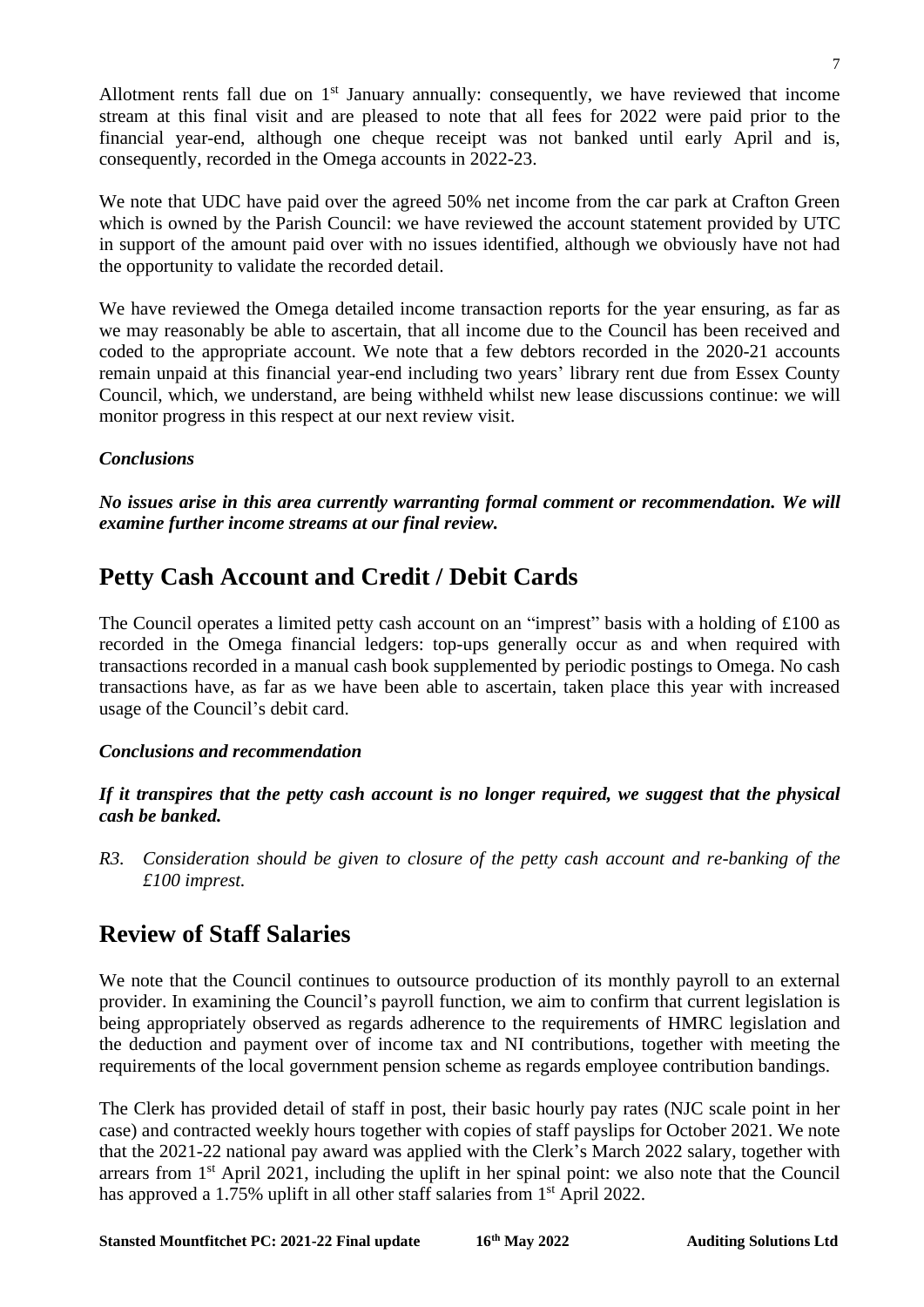We have, by reference to the October 2021, and additionally, Clerk's March 2022 payslips, ensured that, for all staff, they have been paid in accordance with their approved, as advised to us, pay rates; that PAYE, NI and pension contributions were being applied in accordance with the relevant HMRC tables and pension fund contribution bandings and that the net salaries paid were in line with the month's payslip detail.

As indicated above, the Clerk remains the only employee paid on the national NJC Local Government Salary Scale: we also and note that Ellis Whittam have been appointed to undertake a review of the Council's staff structure with one intent being to assimilate all staff onto appropriate spinal points on the NJC salary scale and will monitor progress at our next review.

### *Conclusions*

*No issues arise in this area warranting formal comment or recommendation.*

# **Fixed Asset Registers**

The Practitioner's Guide requires councils to maintain a formal register of their assets with the nominal (i.e., purchase costs net of VAT) reported in the year's AGAR. This value should only be amended year-on-year to reflect the purchase cost of any new additions or, again at nominal value, the reduction in value following disposal of assets.

We are pleased to note that the asset register has again been updated to reflect the cost of new acquisitions during the year: in contrasting the total value recorded therein with the detail in the Statement of Accounts prepared by DCK Accounting on behalf of the Council, we noted a disparity between the recorded values with the Clerk's register omitting the inclusion of a few additional assets acquired during the year and identified by the accountants. We have discussed these with the Clerk who has updated her register accordingly: it now reflects the same content and values as the accountants record with that value duly reported in the AGAR at Section 2, Box 9

### *Conclusions*

*We are pleased to record that no issues arise in this area this year warranting formal comment or recommendation.*

### **Investments and Loans**

Our objectives here are to ensure that the Council is "investing" surplus funds, be they held temporarily or on a longer term basis in appropriate banking and investment accounts; that an appropriate investment policy is in place; that the Council is obtaining the best rate of return on any such investments made; that interest earned is brought to account correctly and appropriately in the accounting records and that any loan repayments due to or payable by the Council are transacted in accordance with appropriate loan agreements.

The Council does not have any long-term investments currently: however, as noted earlier in the report, it continues to hold a proportion of its funds in a Barclays 'Base Rate Reward' account which pays interest periodically.

We were pleased to note at our interim review that the Council's formal Investment Strategy has been reviewed and re-adopted by the Council in May 2021.

#### *Conclusion*

**Stansted Mountfitchet PC: 2021-22 Final update 16**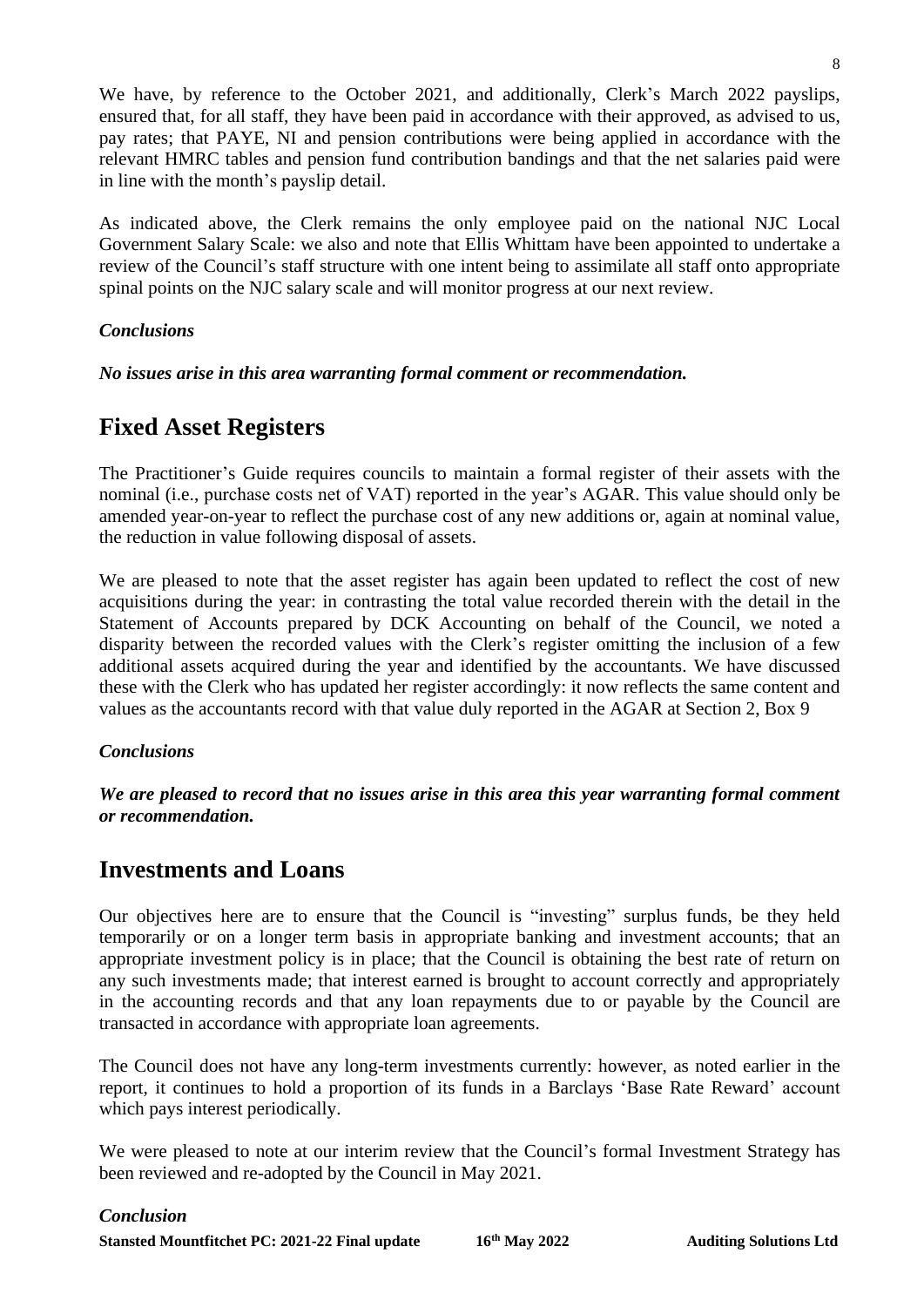#### *No issues arise in this area warranting formal comment or recommendation.*

### **Statement of Accounts and AGAR**

The Accounts and Audit Regulations require all Councils to prepare annually a Statement of Accounts in the AGAR, which now forms the statutory Accounts subject to external audit scrutiny and certification.

As a courtesy to the Council, we have checked and agreed entries in the detailed Statement of Accounts generated by DCK Accounting based on the Omega accounts closing Trial Balance detail for 2021-22 and the accountants own generated intermediary working papers. In doing so, we noted that the salary costs recorded on nominal account codes  $4094 \& 4095$  totalling £25,901 had not been included in the Staff Pay entry in the year's draft AGAR prepared by the accountants for inclusion at Section 2, Box 4 of the AGAR. We have drawn this to the attention of the Clerk and accountants, who have agreed to make the necessary amendment and advise the Clerk accordingly.

#### *Conclusions*

*Apart from the above adjustment in respect of the understatement of staff costs to be reported in the AGAR at Section 2, Box 4, no other issues arise in relation to the content of the Accounts and AGAR and, based on the satisfactory conclusions drawn from our programme of work for the year and the agreed amendment to the Staff costs AGAR disclosure, we have signed off the IA Certificate in the year's AGAR assigning positive assurances in each area.*